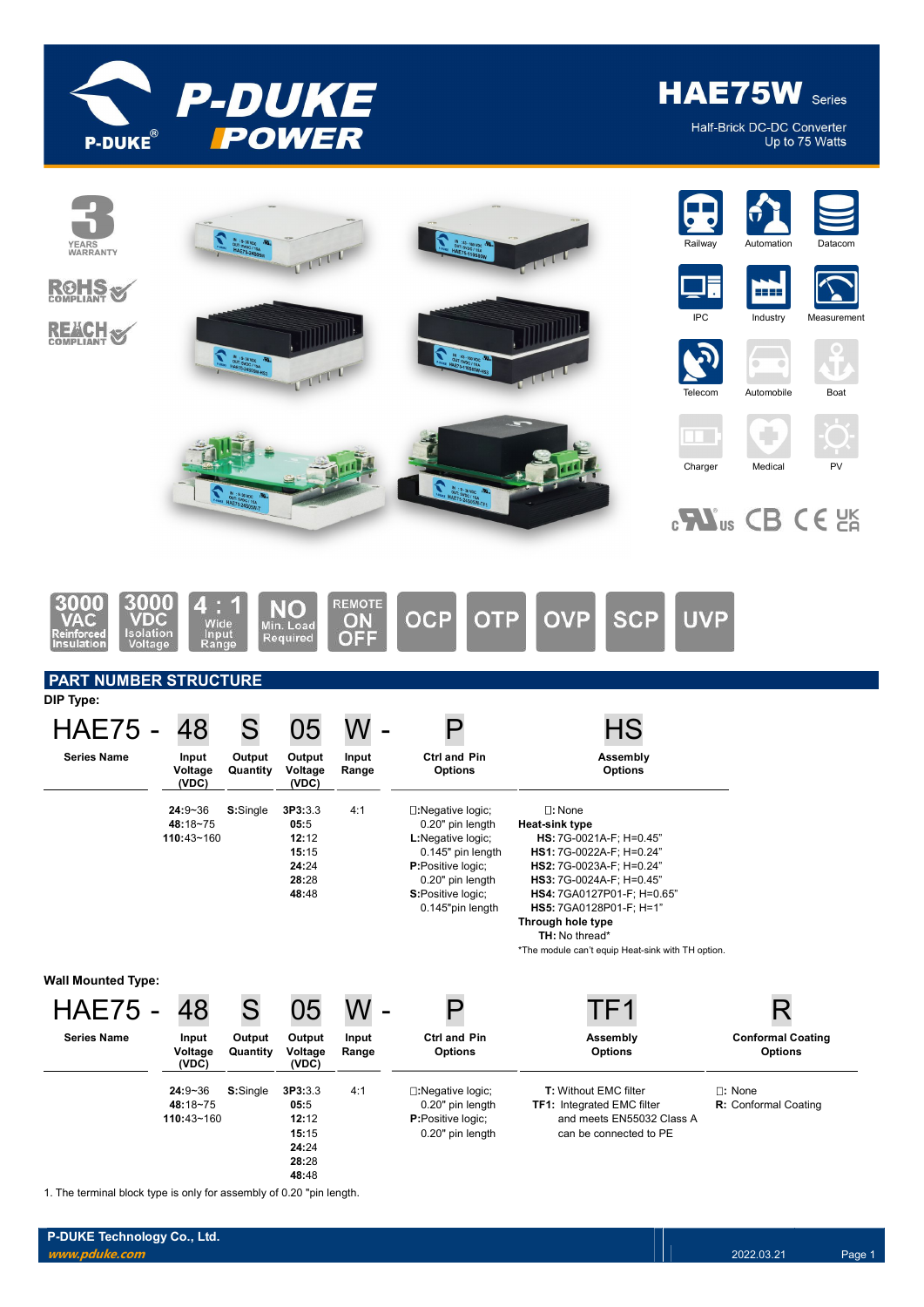



# TECHNICAL SPECIFICATION All specifications are typical at nominal input, full load and 25℃ unless otherwise noted

| <b>Model</b><br><b>Number</b> | Input Range   | <b>Output Voltage</b> | <b>Output Current</b><br>@Full Load | <b>Input Current</b><br>@No Load | Efficiency    | Maximum<br><b>Capacitor Load</b> |
|-------------------------------|---------------|-----------------------|-------------------------------------|----------------------------------|---------------|----------------------------------|
|                               | <b>VDC</b>    | <b>VDC</b>            | $\overline{A}$                      | mA                               | $\frac{9}{6}$ | uF.                              |
| HAE75-24S3P3W                 | $9 - 36$      | 3.3                   | 20                                  | 85                               | 87            | 60600                            |
| HAE75-24S05W                  | $9 - 36$      | 5                     | 15                                  | 120                              | 88            | 30000                            |
| HAE75-24S12W                  | $9 - 36$      | 12                    | 6.3                                 | 185                              | 88            | 5250                             |
| HAE75-24S15W                  | $9 - 36$      | 15                    | 5                                   | 185                              | 88            | 3330                             |
| HAE75-24S24W                  | $9 - 36$      | 24                    | 3.2                                 | 85                               | 87            | 1330                             |
| HAE75-24S28W                  | $9 - 36$      | 28                    | 2.7                                 | 85                               | 87            | 960                              |
| HAE75-24S48W                  | $9 - 36$      | 48                    | 1.6                                 | 85                               | 87            | 330                              |
| HAE75-48S3P3W                 | $18 \sim 75$  | 3.3                   | 20                                  | 60                               | 88            | 60600                            |
| HAE75-48S05W                  | $18 - 75$     | 5                     | 15                                  | 60                               | 90            | 30000                            |
| HAE75-48S12W                  | $18 \sim 75$  | 12                    | 6.3                                 | 90                               | 90            | 5250                             |
| HAE75-48S15W                  | $18 - 75$     | 15                    | 5                                   | 50                               | 89            | 3330                             |
| <b>HAE75-48S24W</b>           | $18 \sim 75$  | 24                    | 3.2                                 | 50                               | 88            | 1330                             |
| HAE75-48S28W                  | $18 \sim 75$  | 28                    | 2.7                                 | 50                               | 88            | 960                              |
| <b>HAE75-48S48W</b>           | $18 \sim 75$  | 48                    | 1.6                                 | 50                               | 87            | 330                              |
| HAE75-110S3P3W                | $43 - 160$    | 3.3                   | 20                                  | 10                               | 89            | 60600                            |
| HAE75-110S05W                 | $43 \sim 160$ | 5                     | 15                                  | 10                               | 91            | 30000                            |
| HAE75-110S12W                 | $43 - 160$    | 12                    | 6.3                                 | 10                               | 91            | 5250                             |
| HAE75-110S15W                 | $43 \sim 160$ | 15                    | 5                                   | 10                               | 91            | 3330                             |
| HAE75-110S24W                 | $43 - 160$    | 24                    | 3.2                                 | 10                               | 90            | 1330                             |
| HAE75-110S28W                 | $43 - 160$    | 28                    | 2.7                                 | 10                               | 90            | 960                              |
| HAE75-110S48W                 | $43 \sim 160$ | 48                    | 1.6                                 | 10                               | 90            | 330                              |

| <b>INPUT SPECIFICATIONS</b>   |                         |                           |                          |        |      |                           |            |
|-------------------------------|-------------------------|---------------------------|--------------------------|--------|------|---------------------------|------------|
| <b>Parameter</b>              |                         | <b>Conditions</b>         |                          | Min.   | Typ. | Max.                      | Unit       |
| Operating input voltage range |                         | 24Vin(nom)                |                          | 9      | 24   | 36                        |            |
|                               |                         | 48Vin(nom)                |                          | 18     | 48   | 75                        | <b>VDC</b> |
|                               |                         | 110Vin(nom)               |                          | 43     | 110  | 160                       |            |
| Start up voltage              |                         | 24Vin(nom)                |                          |        |      | 9                         |            |
|                               |                         | 48Vin(nom)                |                          |        |      | 18                        | <b>VDC</b> |
|                               |                         | 110Vin(nom)               |                          |        |      | 43                        |            |
| Shutdown voltage              |                         | 24Vin(nom)                |                          | 7.3    | 7.7  | 8.1                       |            |
|                               |                         | 48Vin(nom)                |                          | 15.5   | 16   | 16.3                      | <b>VDC</b> |
|                               |                         | 110Vin(nom)               |                          | 33.0   | 34.5 | 36.0                      |            |
| Start up time                 | Constant resistive load | Power up                  | 110Vin(nom)              |        | 60   |                           |            |
|                               |                         |                           | <b>Others</b>            |        | 25   |                           | ms         |
|                               |                         | Remote ON/OFF             | 110Vin(nom)              |        | 60   |                           |            |
|                               |                         |                           | <b>Others</b>            |        | 25   |                           |            |
| Input surge voltage           | 1 second, max.          | 24Vin(nom)                |                          |        |      | 50                        |            |
|                               |                         | 48Vin(nom)                |                          |        |      | 100                       | <b>VDC</b> |
|                               |                         | 110Vin(nom)               |                          |        |      | 185                       |            |
| Input filter (1)              |                         |                           |                          |        |      | Pi type                   |            |
| Remote ON/OFF                 | Referred to -Vin pin    | Negative logic            | DC-DC ON                 |        |      | Short or $0 \sim 1.2$ VDC |            |
|                               |                         | (Standard)                | DC-DC OFF                |        |      | Open or $3 \sim 12$ VDC   |            |
|                               |                         | Positive logic            | DC-DC ON                 |        |      | Open or $3 \sim 12$ VDC   |            |
|                               |                         | (Option)                  | DC-DC OFF                |        |      | Short or $0 \sim 1.2$ VDC |            |
|                               |                         | Input current of Ctrl pin |                          | $-0.5$ |      |                           | mA         |
|                               |                         |                           | Remote off input current |        |      |                           | mA         |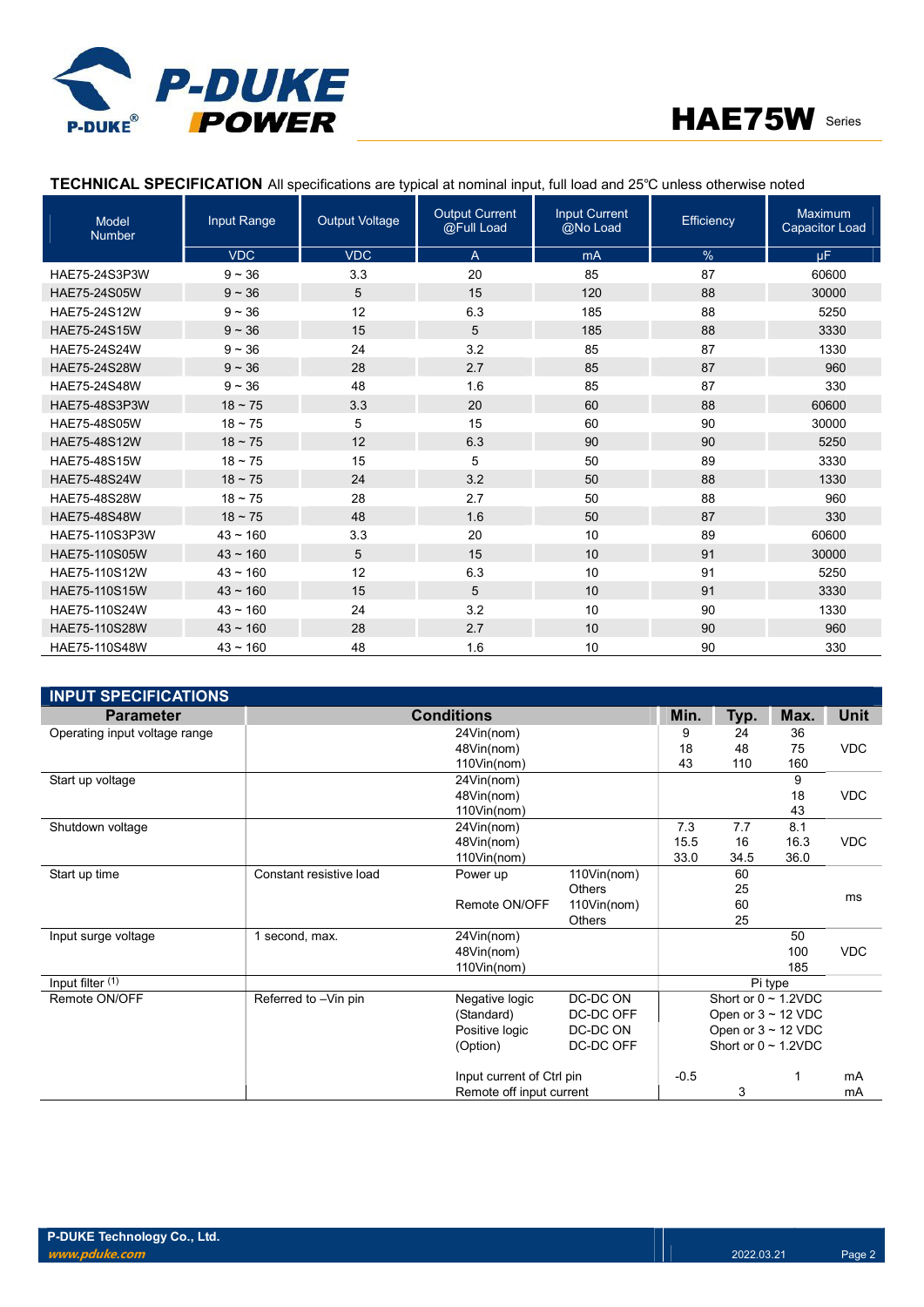



| <b>OUTPUT SPECIFICATIONS</b>     |                                                                      |                  |         |      |                                 |          |
|----------------------------------|----------------------------------------------------------------------|------------------|---------|------|---------------------------------|----------|
| <b>Parameter</b>                 | <b>Conditions</b>                                                    | Min.             | Typ.    | Max. | <b>Unit</b>                     |          |
| Voltage accuracy                 |                                                                      |                  | $-1.0$  |      | $+1.0$                          | $\%$     |
| Line regulation                  | Low Line to High Line at Full Load                                   |                  | $-0.1$  |      | $+0.1$                          | %        |
| Load regulation                  | No Load to Full Load                                                 |                  | $-0.1$  |      | $+0.1$                          | %        |
| Voltage adjustability            | Maximum output deviation is inclusive of remote sense                |                  | $-20$   |      | $+10$                           | $\%$     |
| Remote sense                     | % of Vout(nom)                                                       |                  |         |      |                                 |          |
|                                  | If remote sense is not being used, Sense pins should be connected to |                  |         |      | 10                              | $\%$     |
|                                  | corresponding polarity OUTPUT pins.                                  |                  |         |      |                                 |          |
| Ripple and noise                 | Measured by 20MHz bandwidth                                          |                  |         |      |                                 |          |
|                                  | With a 4.7µF/50V X7R MLCC                                            | 3.3Vout, 5Vout   |         | 75   | 100                             |          |
|                                  | With a 4.7µF/50V X7R MLCC                                            | 12Vout, 15Vout   |         | 100  | 125                             | mVp-p    |
|                                  | With a 4.7µF/50V X7R MLCC                                            | 24 Vout, 28 Vout |         | 200  | 250                             |          |
|                                  | With a 2.2µF/100V X7R MLCC                                           | 48Vout           |         | 300  | 350                             |          |
| Temperature coefficient          |                                                                      |                  | $-0.02$ |      | $+0.02$                         | $\%$ /°C |
| Transient response recovery time | 25% load step change                                                 |                  |         | 200  | 250                             | μs       |
| Over voltage protection          | % of Vout(nom); Hiccup mode                                          |                  | 115     |      | 130                             | %        |
| Over load protection             | % of lout rated; Hiccup mode                                         | 110Vin(nom)      |         | 150  |                                 | $\%$     |
|                                  |                                                                      | <b>Others</b>    | 110     |      | 140                             |          |
| Short circuit protection         |                                                                      |                  |         |      | Continuous, automatics recovery |          |

| <b>GENERAL SPECIFICATIONS</b> |                                 |                    |                           |      |      |                                       |                         |  |
|-------------------------------|---------------------------------|--------------------|---------------------------|------|------|---------------------------------------|-------------------------|--|
| <b>Parameter</b>              |                                 | <b>Conditions</b>  |                           | Min. | Typ. | Max.                                  | Unit                    |  |
| Isolation voltage             | 1 minute(Reinforced insulation) | 110Vin(nom)        | Input to Output           | 3000 |      |                                       | <b>VAC</b>              |  |
|                               |                                 |                    | Input (Output) to Case    | 1500 |      |                                       |                         |  |
|                               | 1 minute                        | <b>Others</b>      | Input to Output           | 3000 |      |                                       | <b>VDC</b>              |  |
|                               |                                 |                    | Input (Output) to Case    | 1600 |      |                                       |                         |  |
| <b>Isolation resistance</b>   | 500VDC                          |                    |                           |      |      |                                       | GΩ                      |  |
| Isolation capacitance         |                                 |                    |                           |      |      | 2500                                  | pF                      |  |
| Switching frequency           |                                 |                    |                           | 270  | 300  | 330                                   | kHz                     |  |
| Safety approvals              | IEC/ EN/ UL62368-1              |                    |                           |      |      | UL:E193009                            |                         |  |
|                               |                                 |                    |                           |      |      | CB:UL(Demko)                          |                         |  |
|                               |                                 |                    |                           |      |      |                                       |                         |  |
| Standard approvals            | EN50155                         |                    |                           |      |      |                                       |                         |  |
|                               | EN45545-2                       |                    |                           |      |      |                                       |                         |  |
| Case material                 |                                 |                    | 24Vin(nom) and 48Vin(nom) |      |      |                                       | Metal                   |  |
|                               |                                 | 110Vin(nom)        |                           |      |      | Aluminum base-plate with plastic case |                         |  |
| Base material                 |                                 |                    | 24Vin(nom) and 48Vin(nom) |      |      |                                       | FR4 PCB                 |  |
| Potting material              |                                 |                    |                           |      |      | Silicone (UL94 V-0)                   |                         |  |
| Weight                        |                                 | Module stand alone |                           |      |      |                                       | 97g (3.42oz)            |  |
|                               |                                 | $HAE75-TSTW-T$     |                           |      |      |                                       | 200g (7.05oz)           |  |
|                               |                                 | $HAE75-TSTW-TF1$   |                           |      |      |                                       | 287g (10.12oz)          |  |
| <b>MTBF</b>                   | MIL-HDBK-217F, Full load        |                    |                           |      |      |                                       | $3.362 \times 10^5$ hrs |  |

| <b>ENVIRONMENTAL SPECIFICATIONS</b> |                                  |       |      |                       |              |  |  |  |  |
|-------------------------------------|----------------------------------|-------|------|-----------------------|--------------|--|--|--|--|
| <b>Parameter</b>                    | <b>Conditions</b>                | Min.  | Typ. | Max.                  | Unit         |  |  |  |  |
| Operating case temperature          | Base-plate                       | -40   |      | $+105$                | °C           |  |  |  |  |
| Maximum case temperature            |                                  |       |      | 105                   | °C           |  |  |  |  |
| Over temperature protection         |                                  |       | 115  |                       | °C           |  |  |  |  |
| Storage temperature range           | Terminal block type              | $-40$ |      | $+105$                | $^{\circ}C$  |  |  |  |  |
|                                     | <b>Others</b>                    | $-55$ |      | $+125$                |              |  |  |  |  |
| Thermal impedance                   | Module without assembly options  |       | 6.7  |                       |              |  |  |  |  |
|                                     | Heat-sink type with 0.24" Height |       | 5.4  |                       |              |  |  |  |  |
|                                     | Heat-sink type with 0.45" Height |       | 4.7  |                       | °C/W         |  |  |  |  |
|                                     | Heat-sink type with 0.65" Height |       | 3.7  |                       |              |  |  |  |  |
|                                     | Heat-sink type with 1" Height    |       | 3.0  |                       |              |  |  |  |  |
| Thermal shock                       |                                  |       |      |                       | MIL-STD-810F |  |  |  |  |
| Shock                               |                                  |       |      | EN61373, MIL-STD-810F |              |  |  |  |  |
| Vibration                           |                                  |       |      | EN61373, MIL-STD-810F |              |  |  |  |  |
| Relative humidity                   |                                  |       |      |                       | 5% to 95% RH |  |  |  |  |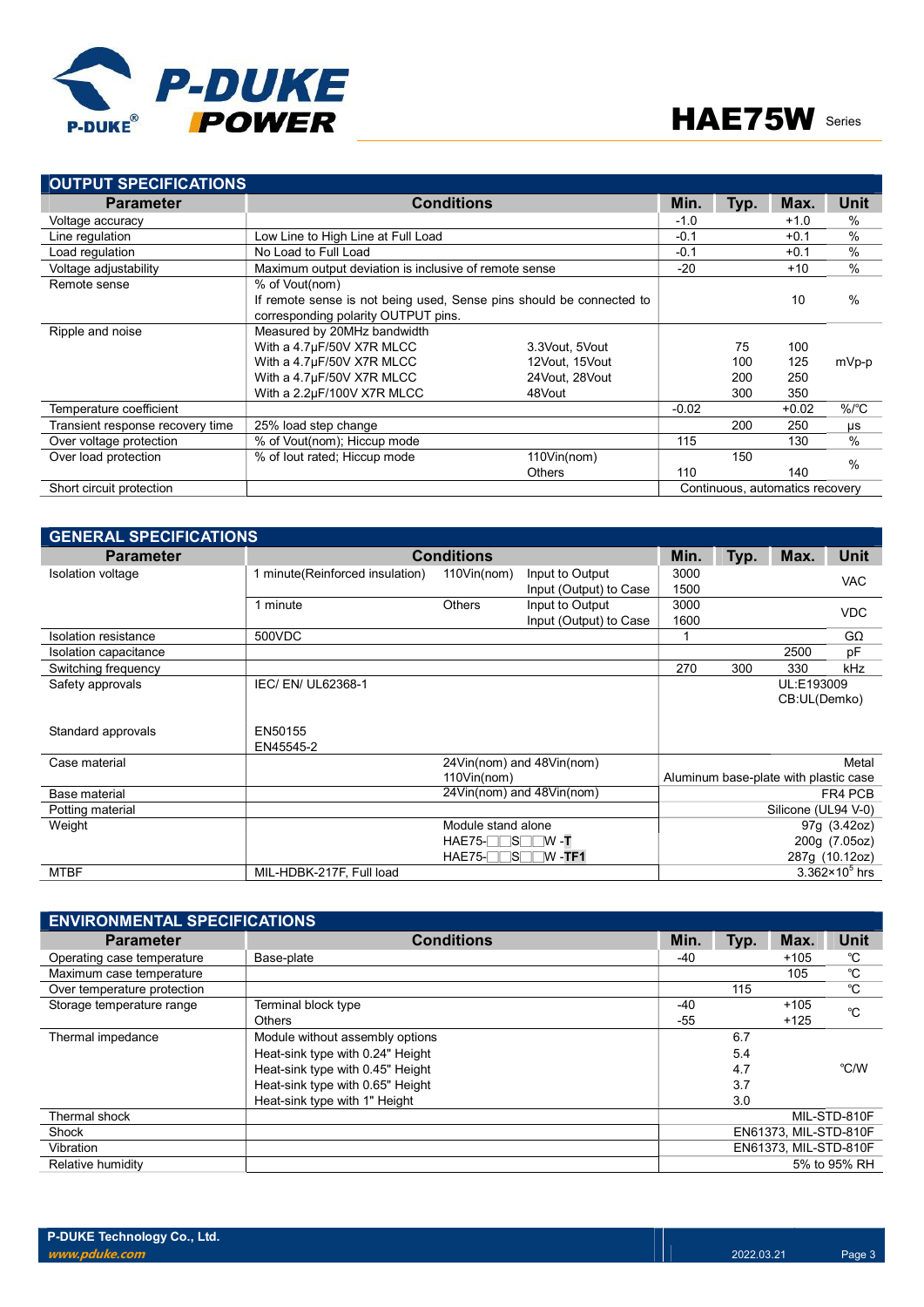



| <b>EMC SPECIFICATIONS</b>      |                                  |                                                                           |                  |
|--------------------------------|----------------------------------|---------------------------------------------------------------------------|------------------|
| <b>Parameter</b>               |                                  | <b>Conditions</b>                                                         | Level            |
| EMI                            | EN55032, EN50121-3-2             | $HAE75-$ S W-TF1                                                          | Class A          |
|                                |                                  | Other models; with external components                                    | Class A, Class B |
|                                |                                  |                                                                           |                  |
|                                |                                  | *Connecting four screw bolts to shield plane will help to reduce the EMI. |                  |
| <b>EMS</b>                     | EN55024, EN50121-3-2             |                                                                           |                  |
| <b>ESD</b>                     | EN61000-4-2                      | Air $\pm$ 8kV and Contact $\pm$ 6kV                                       | Perf. Criteria A |
| Radiated immunity              | EN61000-4-3                      | 20V/m                                                                     | Perf. Criteria A |
| <b>Fast transient</b>          | EN61000-4-4                      | $±$ 2kV                                                                   | Perf. Criteria A |
|                                |                                  |                                                                           |                  |
|                                | <b>HAE75-24S</b> <sub>II</sub> W | With 2 pcs of aluminum electrolytic capacitor                             |                  |
|                                | <b>HAE75-48S</b> <sub>II</sub> W | (Nippon Chemi-con KY series, 220µF/100V)                                  |                  |
|                                |                                  |                                                                           |                  |
|                                | HAE75-110SOOW                    | With 2 pcs of aluminum electrolytic capacitor                             |                  |
|                                |                                  | (Nippon Chemi-con KXJ series, 150µF/200V)                                 |                  |
| Surge                          | EN61000-4-5                      | ±2kV                                                                      | Perf. Criteria A |
|                                |                                  |                                                                           |                  |
|                                | <b>HAE75-24S</b>                 | With 2 pcs of aluminum electrolytic capacitor                             |                  |
|                                | $HAE75-48S$                      | (Nippon Chemi-con KY series, 220µF/100V)                                  |                  |
|                                |                                  |                                                                           |                  |
|                                | HAE75-110S <sub>II</sub> W       | With 2 pcs of aluminum electrolytic capacitor                             |                  |
|                                |                                  | (Nippon Chemi-con KXJ series, 150µF/200V)                                 |                  |
| Conducted immunity             | EN61000-4-6                      | $10V$ r.m.s                                                               | Perf. Criteria A |
| Power frequency magnetic field | EN61000-4-8                      | 100A/m continuous; 1000A/m 1 second                                       | Perf. Criteria A |

#### Note:

1. Input source impedance: The power module will operate as specifications without external components, assuming that the source voltage has a very low impedance and reasonable input voltage regulation. Highly inductive source impedances can affect the stability of the power module. Since real-world voltage source has finite impedance, performance can be improved by adding external filter capacitor. The HAE75-24S□□W recommended 4.7μF/50V X7R MLCC or Nippon Chemi-con KY series, 68μF /100V or better capacitor.

CAUTION: This power module is not internally fused. An input line fuse must always be used.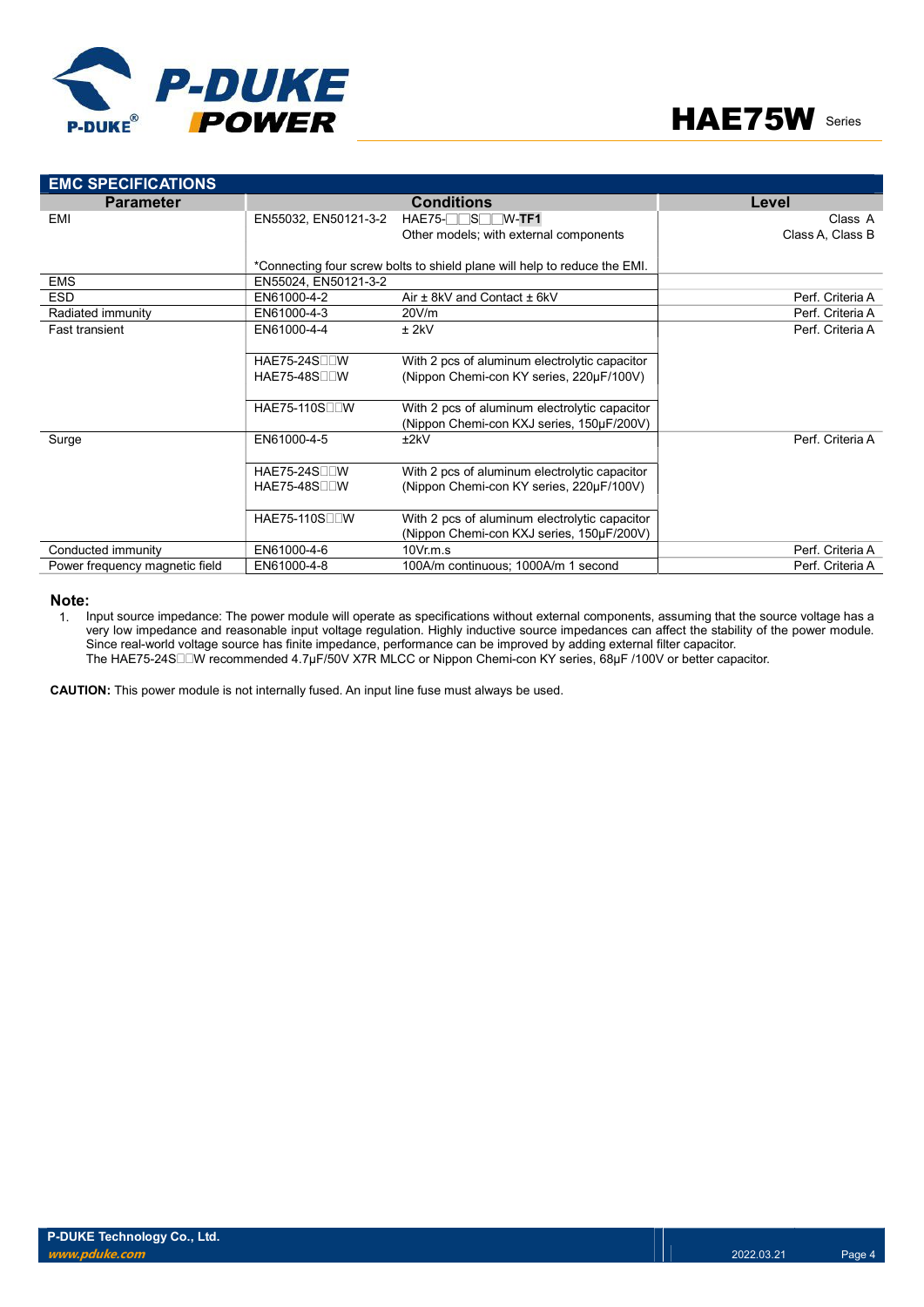



# CHARACTERISTIC CURVE



 $\overline{0}$ HAE75-48S05W Derating Curve with Heat-sink (See Thermal Considerations)

NATURAL CONVECTION

 $20$ 



HAE75-48S05W Efficiency vs. Input Voltage



HAE75-48S05W Efficiency vs. Output Load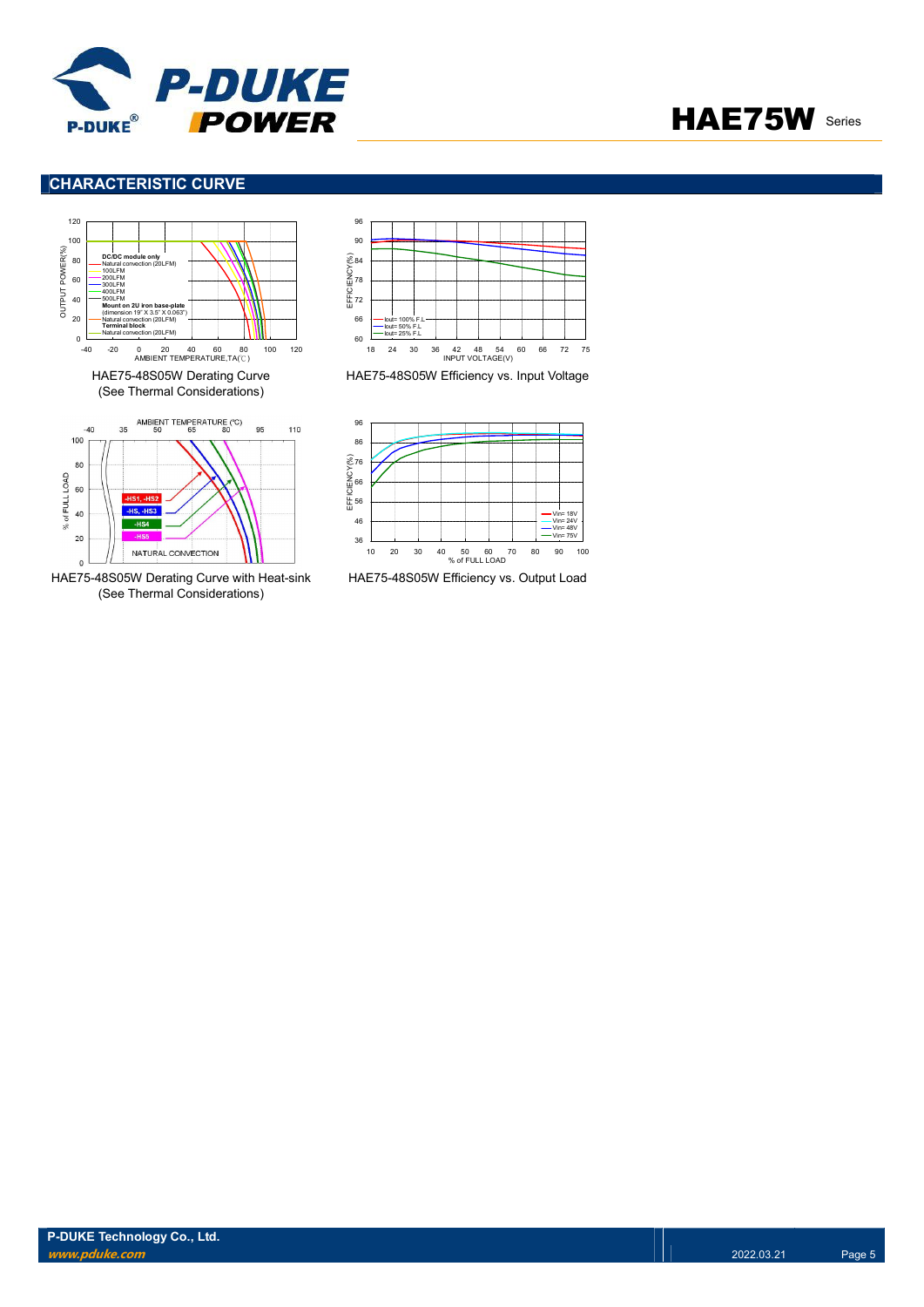



# FUSE CONSIDERATION

This power module is not internally fused. An input line fuse must always be used.

This encapsulated power module can be used in a wide variety of applications, ranging from simple stand-alone operation to an integrated part of sophisticated power architecture.

To maximum flexibility, internal fusing is not included; however, to achieve maximum safety and system protection, always use an input line fuse. The input line fuse suggest as below:

| Model            | <b>Fuse Rating</b><br>(A' | <b>Fuse Type</b> |
|------------------|---------------------------|------------------|
| $HAE75-24S$<br>W | 15                        | Fast-Blow        |
| <b>HAE75-48S</b> |                           | Fast-Blow        |
| HAE75-110S<br>M  | 3.15                      | Slow-Blow        |

The table based on the information provided in this data sheet on inrush energy and maximum DC input current at low Vin.

## MECHANICAL DRAWING

# HAE75-24S□□W, HAE75-48S□□W PIN CONNECTION



| PIN | <b>DEFINE</b> | <b>DIAMETER</b> |
|-----|---------------|-----------------|
|     | -Vin          | $0.04$ Inch     |
| 2   | Case          | $0.04$ Inch     |
| 3   | Ctrl          | $0.04$ Inch     |
| 4   | $+V$ in       | $0.04$ Inch     |
| 5   | -Vout         | $0.08$ Inch     |
| 6   | -Sense        | $0.04$ Inch     |
| 7   | Trim          | $0.04$ Inch     |
| 8   | +Sense        | $0.04$ Inch     |
| 9   | +Vout         | $0.08$ Inch     |

1. All dimensions in inch [mm]

2. Tolerance :x.xx±0.02 [x.x±0.5]

x.xxx±0.01 [x.xx±0.25]

3. Pin dimension tolerance ±0.004[0.10]

BOTTOM VIEW

■ The screw locked torque: MAX 5.0kgf-cm/0.49N-m

### HAE75-110S□□W



**BOTTOM VIEW** 

■ The screw locked torque: MAX 3.5kgf-cm/0.34N-m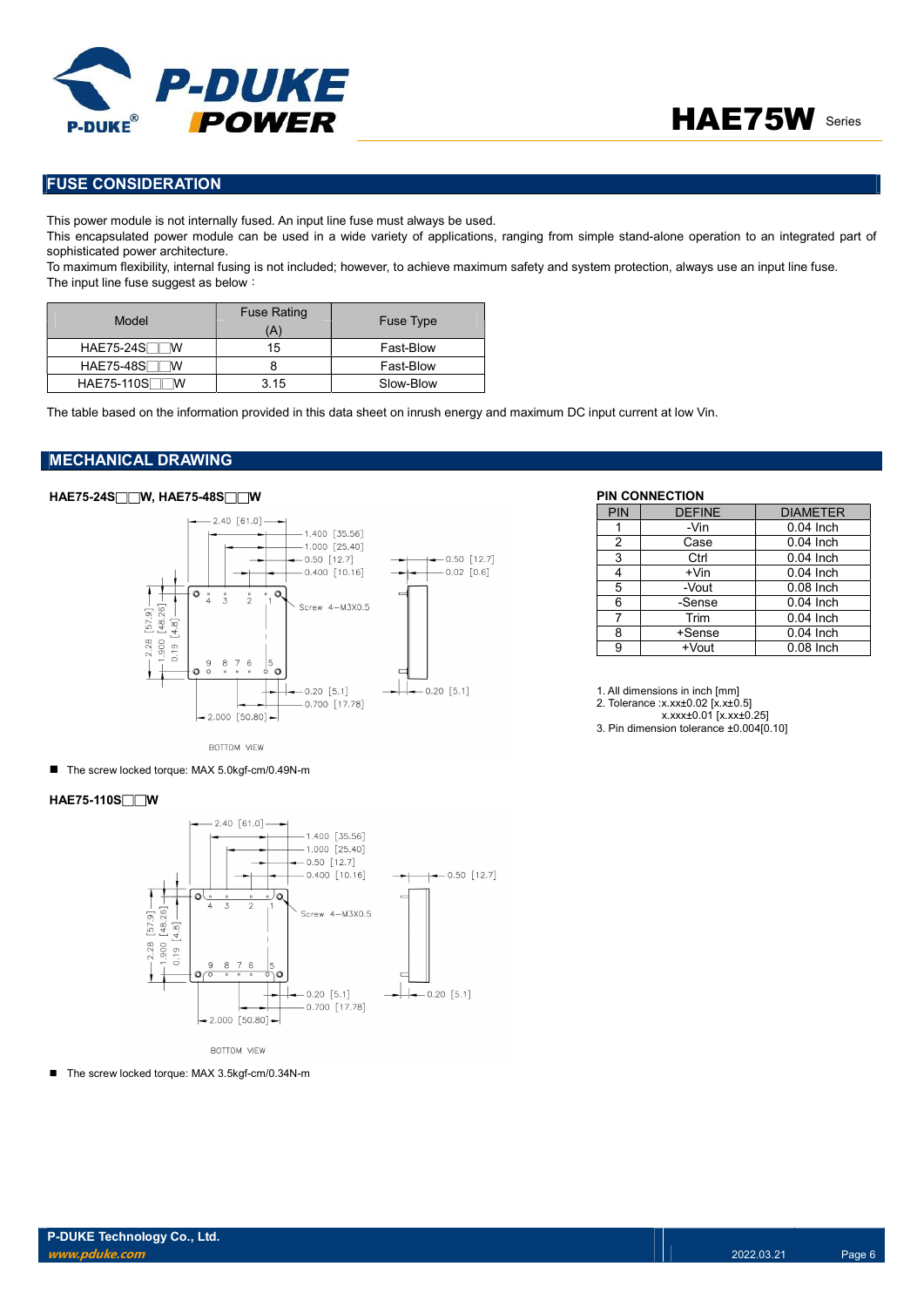



# TERMINAL BLOCK TYPE OPTION



### HAE75-□□S□□W -TF1



# HAE75-□□S□□W -T TERMINAL CONNECTION: -T

| NO. | <b>DEFINE</b> |
|-----|---------------|
|     | -Vin          |
| 2   | Case / NC*    |
| 3   | Ctrl          |
|     | $+V$ in       |
| 5   | -Vout         |
| 6   | -Sense        |
|     | Trim          |
| 8   | +Sense        |
|     | +Vout         |

1. All dimensions in inch [mm]

- 2. Tolerance :x.xx±0.02 [x.x±0.5]
- x.xxx±0.01 [x.xx±0.25]
- 3. Screw 1 locked torque: MAX 11.2kgf-cm/ 1.10N-m
- 4. Screw 2 locked torque:
- MAX 5.2kgf-cm/ 0.51N-m 5. Screw 3 locked torque:
- MAX 12.0kgf-cm/ 1.18N-m

### TERMINAL CONNECTION:-TF1

| NO. | <b>DEFINE</b> |
|-----|---------------|
|     | -Vin          |
| 2   | <b>NC</b>     |
| 3   | Ctrl          |
|     | $+V$ in       |
| 5   | -Vout         |
| հ   | -Sense        |
|     | Trim          |
| я   | +Sense        |
|     | +Vout         |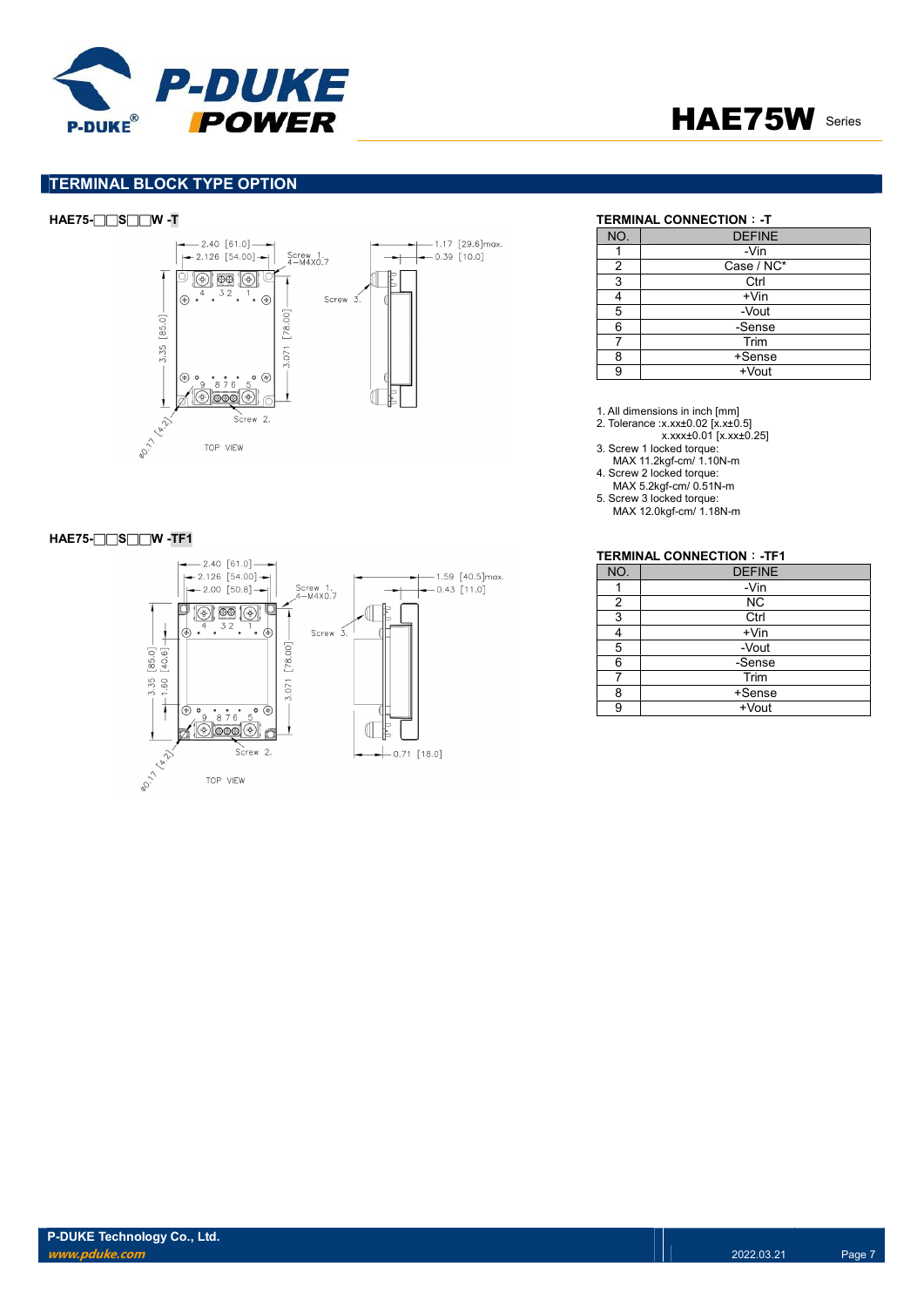



# RECOMMENDED PAD LAYOUT



All dimensions in inch[mm] Pad size(lead free recommended) Through hole 1,2,3,4,6,7,8: Φ0.051[1.30] Through hole 5,9: Φ0.091[2.30] Through hole of mounting: Φ0.126[3.20] Top view pad 1,2,3,4,6,7,8: Φ0.064[1.63] Top view pad 5,9: Φ0.113[2.88] Top view pad of mounting: Φ0.157[4.00] Bottom view pad 1,2,3,4,6,7,8: Φ0.102[2.60] Bottom view pad 5,9: Φ0.181[4.60] Bottom view pad of mounting: Φ0.252[6.40]

# THERMAL CONSIDERATIONS

The power module operates in a variety of thermal environments.

However, sufficient cooling should be provided to help ensure reliable operation of the unit.

Heat is removed by conduction, convection, and radiation to the surrounding environment.

Proper cooling can be verified by measuring the point as the figure below.

The temperature at this location should not exceed "Maximum case temperature".

When operating, adequate cooling must be provided to maintain the test point temperature at or below "Maximum case temperature". You can limit this temperature to a lower value for extremely high reliability.

- Thermal test condition with vertical direction by natural convection (20LFM).
- The Heat-sink is optional and P/N: 7G-0021A-F, 7G-0022A-F, 7G-0023A-F, 7G-0024A-F, 7GA0127P01-F, 7GA0128P01-F.



BASE PLATE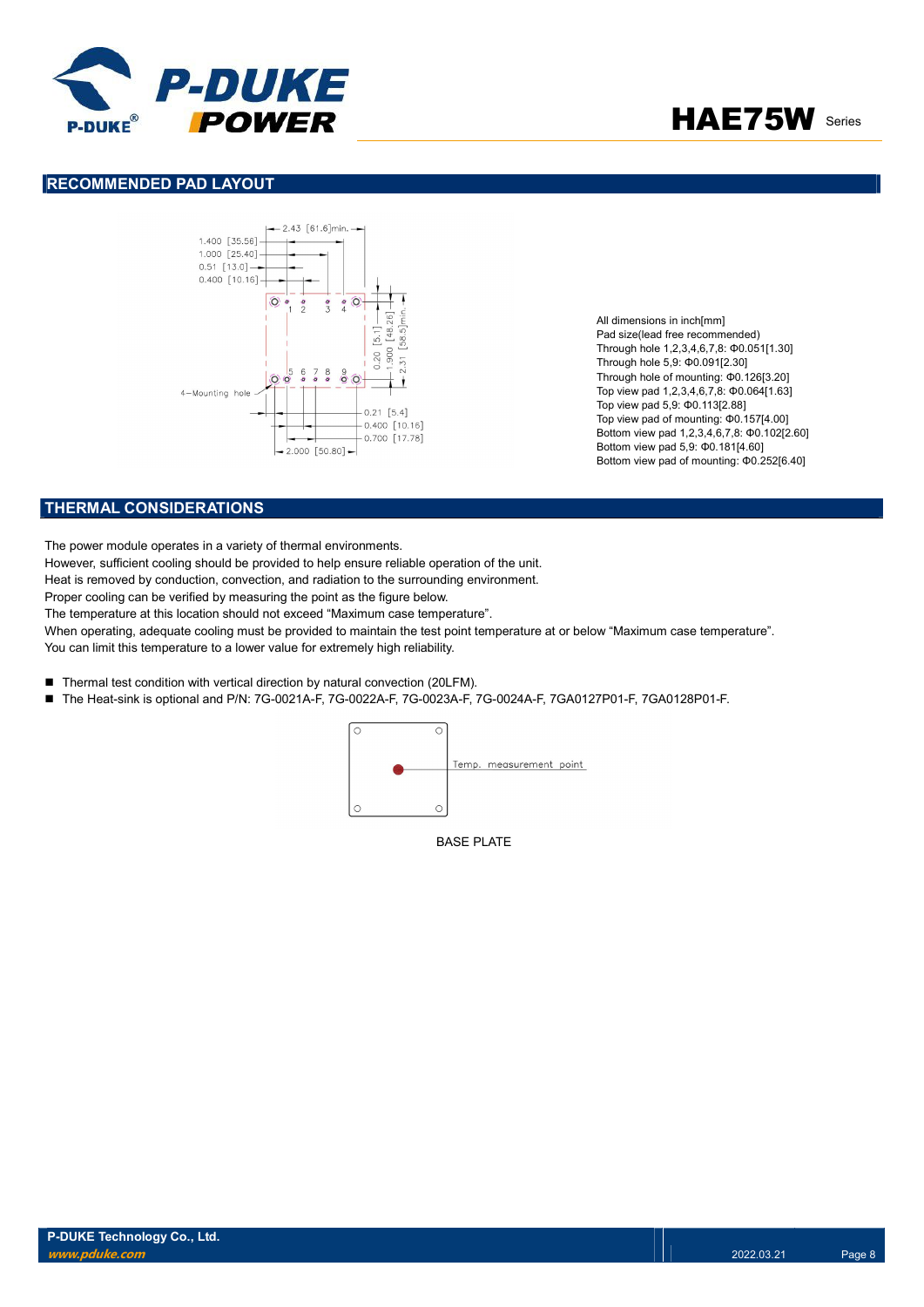



# HEAT-SINK TYPE OPTIONS

# HAE75-□□S□□W -HS<br>7G-0021A-F HAE75-□□S□□W -HS1<br>7G-0021A-F



 $-$  - 0.99 [25.1] max.<br>  $-$  0.45 [11.4]  $\overline{\mathbb{I}}$ **MANA** 7 SIDE VIEW

#### HAE75-□□S□□W -HS2 HAE75-□□S□□W -HS3 7G-0023A-F 7G-0024A-F





SIDE VIEW

#### HAE75-□□S□□W -HS4 HAE75-□□S□□W -HS5 7GA0127P01-F 7GA0128P01-F





SIDE VIEW

#### 1. All dimensions in inch [mm]

2. Tolerance :x.xx±0.02 [x.x±0.5]

x.xxx±0.01 [x.xx±0.25]

7G-0021A-F 7G-0022A-F



 $-2.40$  [61.0]  $-$ 

 $\Theta$ 

 $^{\circ}$ 

 $[48.3] -$ 

 $-1.90$  [

 $\mathbf{I}$ 

 $\leftarrow$  2.00 [50.8]  $\rightarrow$ 



SIDE VIEW



SIDE VIEW

 $\circledcirc$ 

 $\overline{\circ}$ 



 $+1.54$  [39.1]max.  $+ 1.00 [25.4]$ 

SIDE VIEW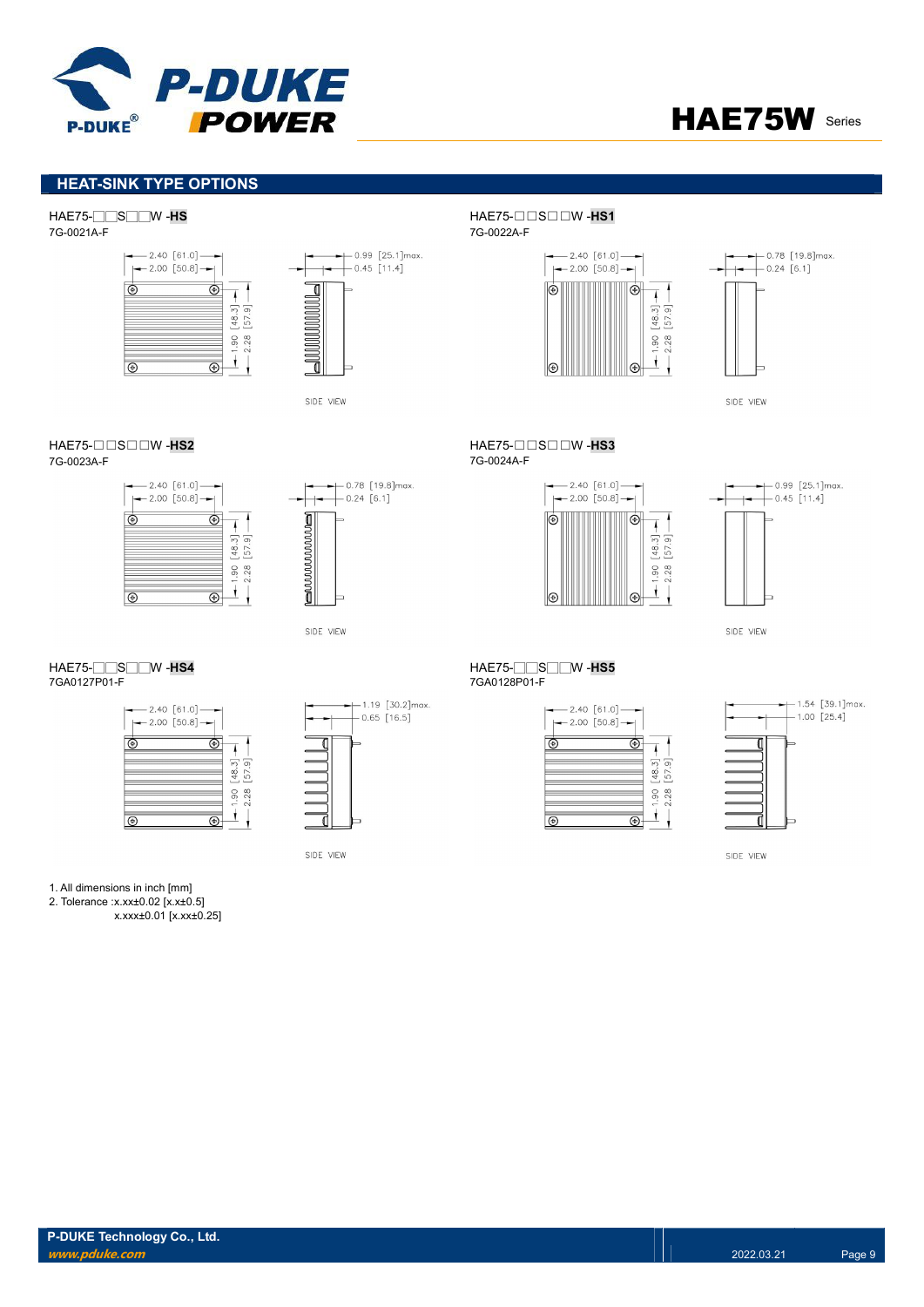



# OUTPUT VOLTAGE ADJUSTMENT

Output voltage is adjustable for 10% trim up or -20% trim down of nominal output voltage by connecting an external resistor between the Trim pin and either the +Sense or -Sense pins.

With an external resistor between the Trim and -Sense pin, the output voltage set point decreases.

With an external resistor between the Trim and +Sense pin, the output voltage set point increases.

Maximum output deviation is +10% inclusive of remote sense.

The external TRIM resistor needs to be at least 1/8W of rated power.

### ■ Trim Up Equation

 $\kappa$ J Ι I L ſ Δ,  $-\frac{100+2{\Delta}^6}{2}$ Δ,  $=\frac{V_{\text{OUT}}(100 + \Delta\%)}{V_{\text{OUT}}(100 + \Delta\%)} - \frac{100 + 2\Delta\%}{V_{\text{NU}}}$ %  $100 + 2 \Delta \%$ 1.225 %  $R_{\rm U} = \frac{V_{\rm OUT}(100 + \Delta\%)}{V_{\rm OUT}(100 + \Delta\%)}$  $R_U =$ 

#### ■ Trim Down Equation

$$
R_D=\!\left(\frac{100}{\Delta\%}\!-\!2\right)\!\!k\Omega
$$

# EXTERNAL OUTPUT TRIMMING

∫<br>≹r∪

Trim  $\overline{O}$ 

Output can be externally trimmed by using the method shown below. Trim-up

| <b>DDS3P3W</b> |             |              |                |         |                |         |         |                |         |         |                 |
|----------------|-------------|--------------|----------------|---------|----------------|---------|---------|----------------|---------|---------|-----------------|
| $\triangle$ V  | (% )        | $\mathbf{1}$ | $\overline{2}$ | 3       | $\overline{4}$ | 5       | 6       | $\overline{7}$ | 8       | 9       | 10              |
| Vout           | (V)         | 3.333        | 3.366          | 3.399   | 3.432          | 3.465   | 3.498   | 3.531          | 3.564   | 3.597   | 3.630           |
| <b>RU</b>      | $(k\Omega)$ | 170.082      | 85.388         | 57.156  | 43.041         | 34.571  | 28.925  | 24.892         | 21.867  | 19.515  | 17.633          |
| □□S05W         |             |              |                |         |                |         |         |                |         |         |                 |
| $\triangle$ V  | (% )        | $\mathbf{1}$ | $\overline{2}$ | 3       | $\overline{4}$ | 5       | 6       | $\overline{7}$ | 8       | 9       | 10              |
| Vout           | (V)         | 5.05         | 5.10           | 5.15    | 5.20           | 5.25    | 5.30    | 5.35           | 5.40    | 5.45    | 5.50            |
| <b>RU</b>      | $(k\Omega)$ | 310.245      | 156.163        | 104.803 | 79.122         | 63.714  | 53.442  | 46.105         | 40.602  | 36.322  | 32.898          |
| $\Box$ S12W    |             |              |                |         |                |         |         |                |         |         |                 |
| $\triangle$ V  | (% )        | $\mathbf{1}$ | $\overline{2}$ | 3       | $\overline{4}$ | 5       | 6       | $\overline{7}$ | 8       | 9       | 10 <sup>1</sup> |
| Vout           | (V)         | 12.12        | 12.24          | 12.36   | 12.48          | 12.60   | 12.72   | 12.84          | 12.96   | 13.08   | 13.20           |
| <b>RU</b>      | $(k\Omega)$ | 887.388      | 447.592        | 300.993 | 227.694        | 183.714 | 154.395 | 133.452        | 117.745 | 105.528 | 95.755          |
| $\Box$ S15W    |             |              |                |         |                |         |         |                |         |         |                 |
| $\triangle$ V  | (% )        | $\mathbf{1}$ | $\overline{2}$ | 3       | $\overline{4}$ | 5       | 6       | $\overline{7}$ | 8       | 9       | 10              |
| Vout           | (V)         | 15.15        | 15.30          | 15.45   | 15.60          | 15.75   | 15.90   | 16.05          | 16.20   | 16.35   | 16.50           |
| <b>RU</b>      | $(k\Omega)$ | 1134.735     | 572.490        | 385.075 | 291.367        | 235.143 | 197.660 | 170.886        | 150.806 | 135.188 | 122.694         |
| $\Box$ S24W    |             |              |                |         |                |         |         |                |         |         |                 |
| $\triangle$ V  | (% )        | $\mathbf{1}$ | $\overline{2}$ | 3       | $\overline{4}$ | 5       | 6       | $\overline{7}$ | 8       | 9       | 10 <sup>1</sup> |
| Vout           | (V)         | 24.24        | 24.48          | 24.72   | 24.96          | 25.20   | 25.44   | 25.68          | 25.92   | 26.16   | 26.40           |
| <b>RU</b>      | $(k\Omega)$ | 1876.776     | 947.184        | 637.320 | 482.388        | 389.429 | 327.456 | 283.190        | 249.990 | 224.168 | 203.510         |
| □□S28W         |             |              |                |         |                |         |         |                |         |         |                 |
| $\triangle$ V  | (% )        | $\mathbf{1}$ | 2              | 3       | 4              | 5       | 6       | $\overline{7}$ | 8       | 9       | 10              |
| Vout           | (V)         | 28.28        | 28.56          | 28.84   | 29.12          | 29.40   | 29.68   | 29.96          | 30.24   | 30.52   | 30.80           |
| <b>RU</b>      | $(k\Omega)$ | 2206.571     | 1113.714       | 749.429 | 567.286        | 458.000 | 385.143 | 333.102        | 294.071 | 263.714 | 239.429         |
|                |             |              |                |         |                |         |         |                |         |         |                 |
| □□S48W         |             |              |                |         |                |         |         |                |         |         |                 |
| $\triangle$ V  | (% )        | 1            | $\overline{c}$ | 3       | $\overline{4}$ | 5       | 6       | $\overline{7}$ | 8       | 9       |                 |
| Vout           | (V)         | 48.48        | 48.96          | 49.44   | 49.92          | 50.40   | 50.88   | 51.36          | 51.84   | 52.32   | 10<br>52.80     |